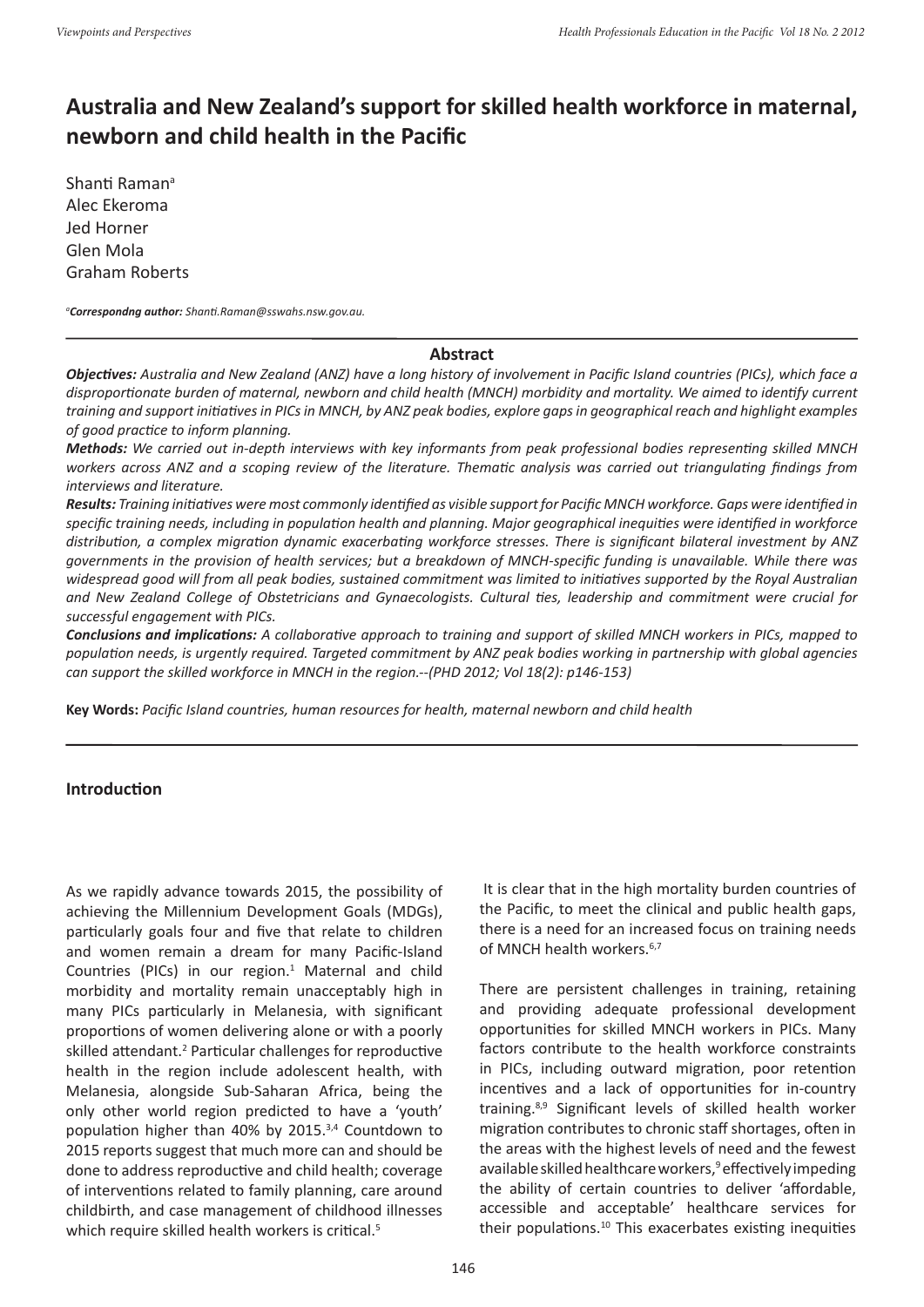in health and healthcare, consequently impedes the achievement of the MDGs relating to MNCH.

Australia and New Zealand (ANZ), as high-income countries in the Asia-Pacific region, have a long history of involvement in providing training, support and opportunities for collaboration for MNCH workers from PICs, mainly through supporting the Fiji School of Medicine (now Fiji National University) and the University of Papua New Guinea (UPNG).<sup>11-13</sup> Substantial input from committed individuals and supporting organisations have built up a sustainable surgical program in PICs, $14$ , <sup>15</sup> considerably strengthened paediatrics in PNG,<sup>16-18</sup> and child survival initiatives in PICs.<sup>19,20</sup> We know from internationally available evidence that availability of appropriately trained doctors, nurses and midwives is positively correlated with coverage of skilled birth attendance and therefore positive outcomes in MNCH.<sup>21</sup> There have been numerous calls to action at a global level, with the adoption of a Global Code of Practice on the International Recruitment of Health Personnel by the World Health Assembly in 2010.<sup>22</sup> However, there is a paucity of research concerning the initiatives underway to address these issues at a regional level, in countries such as Australia and New Zealand, which are recipients of significant numbers of skilled healthcare workers from neighbouring low and middle income countries.<sup>23</sup> We aimed to address this lacuna, through exploring the initiatives currently undertaken by ANZ peak bodies, in the area of training, support and collaboration for MNCH health workers in PICs.

## **Methods:**

Using qualitative research methods emphasising "exploration, discovery and inductive logic", $24$  we conducted semi-structured interviews by telephone with key informants (n=9) affiliated to the major medical and nursing educational institutions in Australia and New Zealand in MNCH and the two educational institutions in the Pacific namely Fiji National University (FNU) and UPNG that trains MNCH workers. We also undertook an augmented 'scoping review',<sup>25</sup> using a combination keyword search of the major regional journals, supplemented by snowballing from references identified within existing literature and document referrals from those we interviewed. Inclusion criteria were that the project, initiative or policy (1) involved the provision of institutional support, training or collaboration opportunities, on the part of a government agency, health professional training body, or community-based organisation, in the area of MNCH and (2) occurred within the past twenty years.

## **Data analysis**

For the first phase of data analysis, employing an iterative approach, we collectively reviewed articles and strategic documents of potential relevance to the study, identified through the search results of the scoping review, which included document referral from key informants. During the second phase of analysis, the key informant interview transcripts were thematically analysed, with common themes identified during this phase of analysis. Finally, we undertook a form of 'data-source triangulation', with the findings of the document review and key-informant interviews considered in light of each other, and in relation to our overarching research questions.

Ethics approval for this project was received from the University of New South Wales Human Research Ethics Advisory Panel.

## **Findings**

## *Goodwill and cultural ties*

A recurring theme from all respondents from ANZ peak bodies, as well as UPNG and FNU, was the abundance of goodwill from individuals and agencies flowing towards PICs and Pacific health workers. Much of the support was informal and based on personal relationships, historic and cultural ties. Personal connections between Obstetrics and Gynaecology (O&G) specialists from ANZ and their Pacific peers were a powerful force in shaping the Royal Australian and New Zealand College of Obstetricians and Gynaecologists' (RANZCOG) commitment to the region; this has been formalised and resourced for the past 20 years. There were similar connections between ANZ paediatricians and PIC paediatricians, the Paediatric workforce in PNG and Fiji attesting to reciprocal respect and friendship. The terms of reference for the South Pacific Committee of the Royal Australasian College of Physicians has recently been drafted, and awaiting finalisation. Table 1 lists the key activities undertaken by ANZ bodies in supporting health workers in MNCH.

## *Training as most visible form of support*

The most frequently cited form of practical and professional support provided by ANZ institutions was training. Taking the lead in this area, RANZCOG offers a number of training and support programs and initiatives, administered, monitored and evaluated by the RANZCOG Asia Pacific Committee (table 1). As the current President of RANZCOG put it "training is what we are here for, training is what we do best". Significant support for MNCH training at undergraduate level came from AusAID and New Zealand Aid through the support of the Pacific medical and nursing schools.<sup>26,27</sup> Respondents also suggested that many training initiatives were ad-hoc and poorly planned. As with other support initiatives personal links and cultural connections played a part in organising specific training activities. The need for a more concerted effort placed on midwifery training was seen as crucial, both the Australian and New Zealand Colleges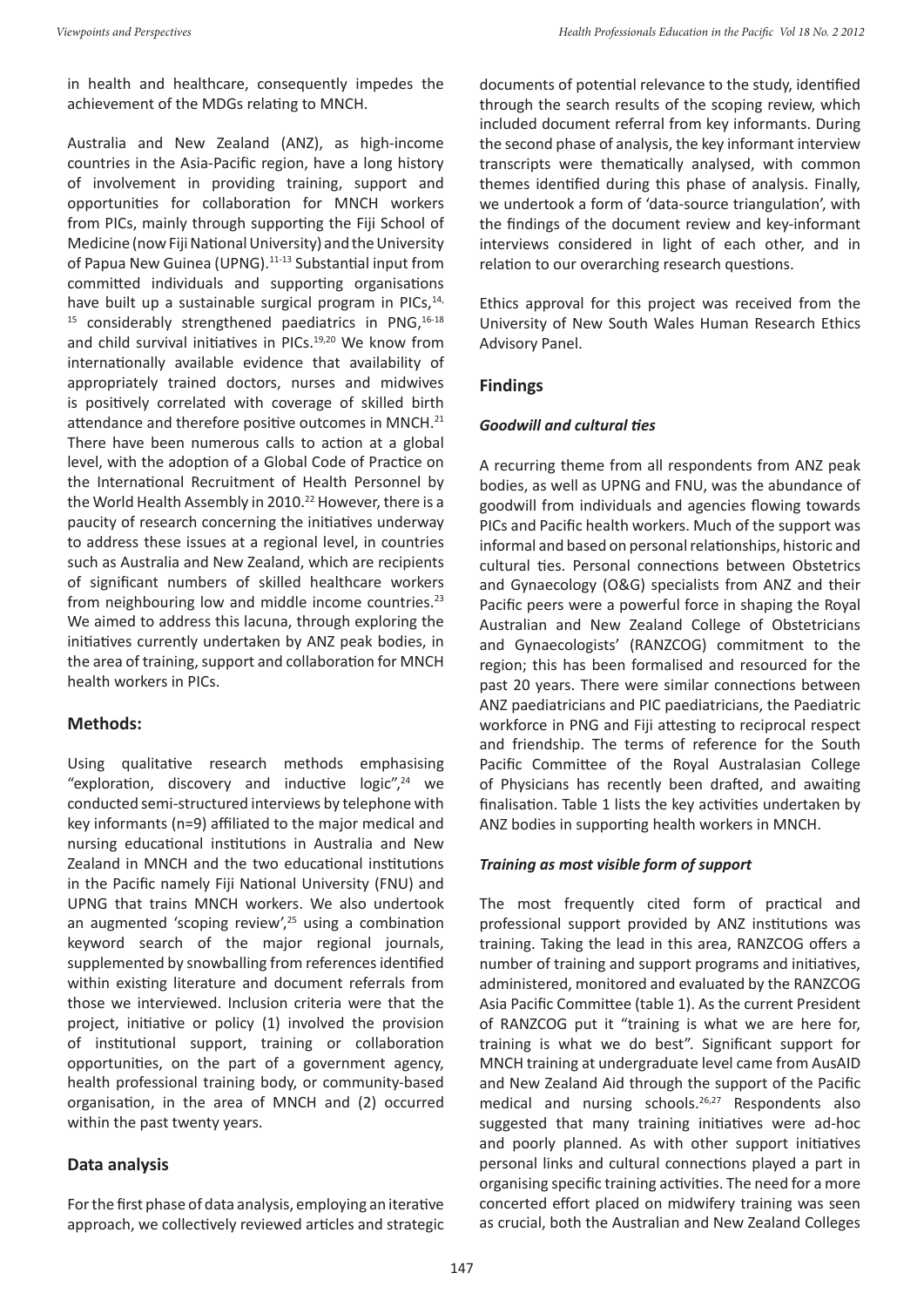| Organisation                                                    | Pacific Committee                                                                                           | <b>Key activities</b>                                                                                                                                                                                                                                                                    | Training                                                                                                                       | <b>Budget</b> | Innovations                                                                                                                                                                                          |
|-----------------------------------------------------------------|-------------------------------------------------------------------------------------------------------------|------------------------------------------------------------------------------------------------------------------------------------------------------------------------------------------------------------------------------------------------------------------------------------------|--------------------------------------------------------------------------------------------------------------------------------|---------------|------------------------------------------------------------------------------------------------------------------------------------------------------------------------------------------------------|
| RANZCOG'                                                        | Reports to NNNOOG Board<br>active for over 20 years<br>Defined terms of reference<br>Asia Pacific Committee | CPD Program and Associate membership for Pacific<br>Incentives/awards for achievement for Pacific O&G<br>Tellowships/ scholarships for Pacific doctors and<br>Academic schocht cor Pacific Medical Schools<br>midwives in reproductive health<br>trainees and Fellows<br>O&G Specialists | Gaps identified<br>Systematised through<br>Core activity<br>medical schools<br>liaison with Pacific<br>Largely clinical skills | ∕es           | funding from AusAID<br>Pacific Midwifery<br>Secretariat since 2006<br>financial support for the<br>up Pacific Society for<br>Reproductive Health<br>Assisted with setting<br>-eadership program with |
| <b>Health Division)</b><br>RACP <sup>2</sup> (Paediatrics Child | South Pacific Committee<br>just being formed, terms of<br>reference being finalised                         | Drivers for activity are Pacific background physicians<br>Informal relationships and professional support<br>living in New Zealand                                                                                                                                                       | attend meetings in NZ<br>fund Pacific doctors to<br>Paediatric Society of NZ<br>Ad hoc                                         |               |                                                                                                                                                                                                      |
| <b>RACGP3</b>                                                   | No                                                                                                          | Offer honorary overseas membership for rural registrars<br>Tailored OP training program for rural PNG doctors<br>through National Rural Faculty over last 2 years<br>Informal links with Fiji general practitioners<br>enrolled in PNG training program                                  | with UPNG developed<br>training program<br>National Rural Health<br>Faculty in collaboration                                   |               |                                                                                                                                                                                                      |
| New Zealand College of<br><b>Midwives</b>                       | No                                                                                                          | Informal links with Dacific porn midwives<br>PNG project driven by an individual                                                                                                                                                                                                         | trained in Auckland<br>PI midwives being<br>University of Technology                                                           | 종             | standards and 'twinning'<br>pushing midwifery<br>Strong links with ICM <sup>4</sup>                                                                                                                  |
| Midwives<br>Australian College of                               | No                                                                                                          | Informal relationships and professional support: focus on<br>Corporarships for Pacific midwives to attend conferences<br>PNG and Fiji                                                                                                                                                    | available, not targeted at<br>E-learning packages<br>nternational midwives                                                     | 종             | with PNG Midwifery<br>Society, links with ICM<br>Twinning' being adopted                                                                                                                             |
| Nurses<br>New Zealand College of                                | No                                                                                                          | Focus on Maori/Pacific nurses working in New Zealand<br>Informal support to Pacific born nurses<br>Strong focus on primary health care                                                                                                                                                   | Not targeted                                                                                                                   | 중             | as form of working<br>Promote Cultural safety.                                                                                                                                                       |
|                                                                 | $^{1}$ RANZCOG: The Royal Australian and New Zealand College of Obstetricians and Gynaecologists            |                                                                                                                                                                                                                                                                                          |                                                                                                                                |               |                                                                                                                                                                                                      |

<sup>2</sup>RACP: The Royal Australasian College of Physicians<br><sup>3</sup>RACGP: The Royal Australian College of General Practitioners *3RACGP: The Royal Australian College of General Practitioners 2RACP: The Royal Australasian College of Physicians*

l,

<sup>4</sup>ICM: International Confederation of Midwives *4ICM: International Confederation of Midwives*

**Table 1: Support provided by Australian and New Zealand bodies for skilled maternal, newborn and child health workforce in the Pacific region**

Table 1: Support provided by Australian and New Zealand bodies for skilled maternal, newborn and child health workforce in the Pacific region

148

 $\mathbf{I}$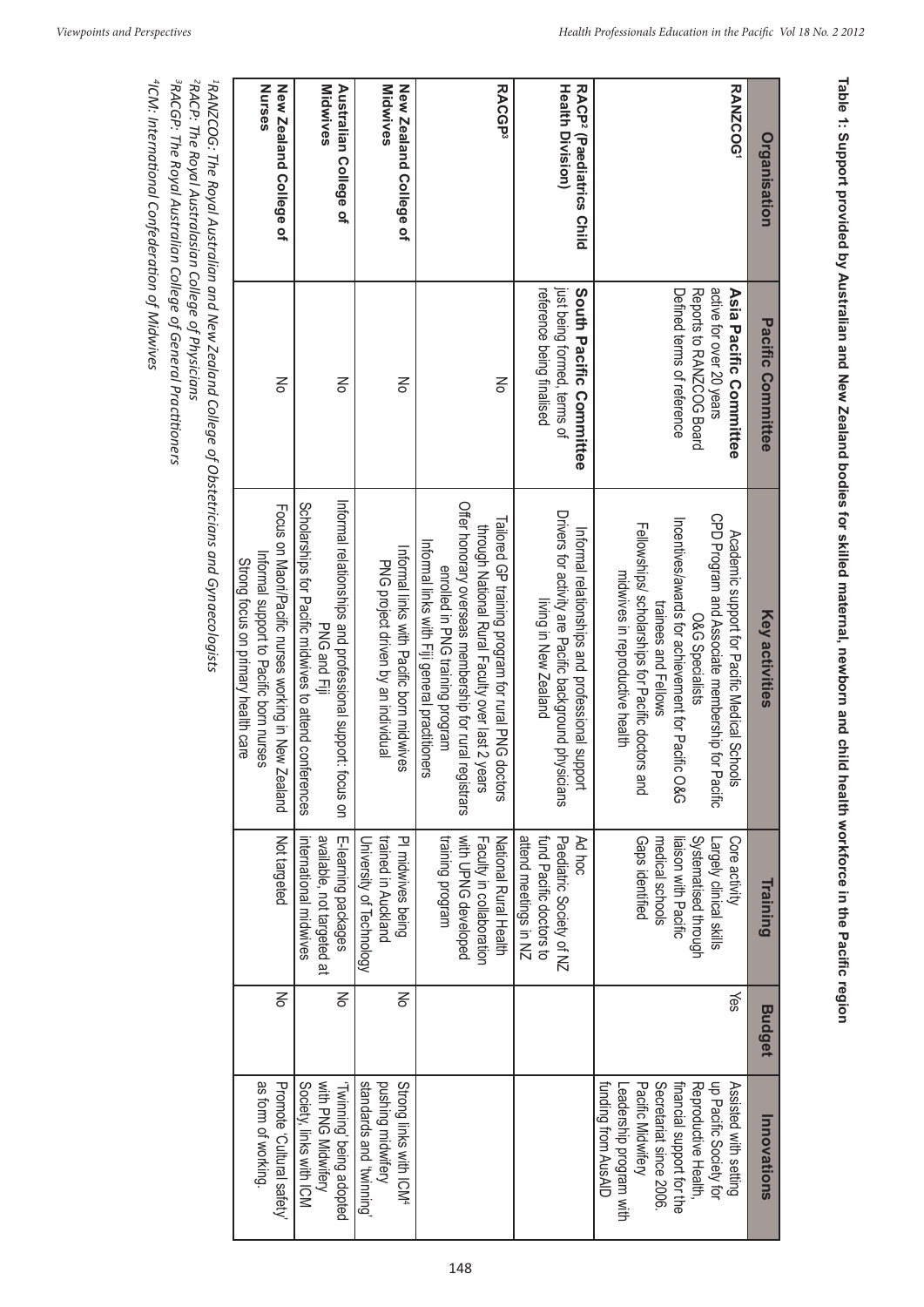of Midwifery acknowledging their potential roles in leadership in this regard.

#### *Limited human resources base*

There is a small pool of people who have the requisite qualifications to enter the healthcare workforce in PICs, attributed to the shortage of training facilities at country level. A recent World Health Organisation (WHO) country report on Papua New Guinea (PNG), noted that despite significant bilateral aid from Australia, New Zealand, Japan and the European Union (EU), there remain enduring gaps in healthcare resourcing, characterised by an "inappropriate distribution of healthcare staff" and compounded by "education and training which do not always meet the healthcare system needs".*<sup>28</sup>* Smaller Island states, such as the Solomon Islands, have greater struggles in training and retaining skilled healthcare professionals such as paediatricians, which poses longterm challenges to the viability of child-specific services in these countries. PNG lost most nursing schools in the 1990s, when all nursing schools were obliged to have university affiliation, the already critically endangered workforce in PNG had a real-time loss of nurses and community health workers between 2004-9.<sup>29</sup> Potentially exacerbating this problem is the provision of ANZ aid scholarships to highly trained and skilled PIC professionals, which results in not only a temporary loss of skills, but contributes to brain drain.

#### *A complex migration dynamic*

Respondents generally agreed as has been shown in the literature, that migration from PICs of skilled health workers benefitted Australia and New Zealand.<sup>30</sup> One informant commented that, in the New Zealand context at least, many of these supposed gains were offset by losses of domestic nursing and medicine graduates to the overseas 'market', including Australia, rendering the human resource dynamic in the region much more complex to both gauge and address. There were also concerns about active 'poaching' of health professionals from PICs. There were some caveats, however, with another informant noting that due to the NZ system of registration for medical practice only offering a two-year window for registration and practice (during the course of study), unless these individuals become fellows, they have to return to their respective countries in the allocated time. Finau advocated for a deliberate policy of encouraging mobility of PIC healthworkers between Pacific countries to reduce isolation, enhance sharing and appropriate skills transfer.<sup>31</sup> While this is happening to some extent, it is largely unplanned and reactive, rather than planned and coordinated.

## *Specific skills shortage*

Specific clinical skills shortages were acknowledged such as in ultrasonography, laparoscopic surgery, vacuum and forceps aided delivery. Training and professional support for specific skills was more likely to be provided by training institutions such as RANZCOG. Primary healthcare, paediatric nursing, mental health support were all felt to be lacking in PICs. There was an acknowledgement generally of poor support for midwives, although the current AusAID initiative in PNG around midwifery support was acknowledged.<sup>32</sup> An overwhelming need for adequate resourcing and planning MNCH interventions in PICs was appropriate public health expertise, which was significantly lacking, particularly in PNG. In the mid 1990s, Finau advocated for a reorientation of the health workforce in PICs with improved skills in public health in order to respond to modern health problems.<sup>31</sup> Interestingly, the best funded research institute and one producing the most reproductive health research in PICs, is the PNG Institute of Medical Research which receives dedicated funding from AusAID.<sup>33</sup> Research skills in reproductive health were likewise a major lacuna, in spite of suggestions from regional WHO that ANZ research councils should provide support for research training opportunities in the Pacific.<sup>34</sup> Clinically relevant research skills, including in quality improvement initiatives have been the focus of the last

## *Lack of engagement with Pacific health needs*

The issue of geographical inequity in relation to MNCH service delivery in PICs was raised by many participants, this inequity is most pronounced in PNG. $29$  The use of uniform physician/patient ratios in small Island-nations such as Tonga, with clustering of health professionals in capital cities could pose particular problems for populations on other islands. On the flip side, due to the very small populations in many islands it is not feasible to staff them each with a full complement of doctors. The generally weak health infrastructure and support systems in the PICs were often not factored in while planning or delivering health and support initiatives, such that some were doomed to fail from the start. Similarly, not understanding the 'Pacific way', respecting cultural values and social strengths of PIC communities can lead to mismatches between ANZ support offered and the needs on the ground.<sup>35</sup>

## *Funding for MNCH initiatives*

Both Australia and New Zealand, through their respective Aid agencies, have made significant financial contributions to the delivery of healthcare services, and the construction of healthcare facilities, in PNG and Fiji through the Health Sector Improvement Programmes.<sup>36,37</sup> A breakdown of MNCH specific funding is difficult to derive however, in spite of both aid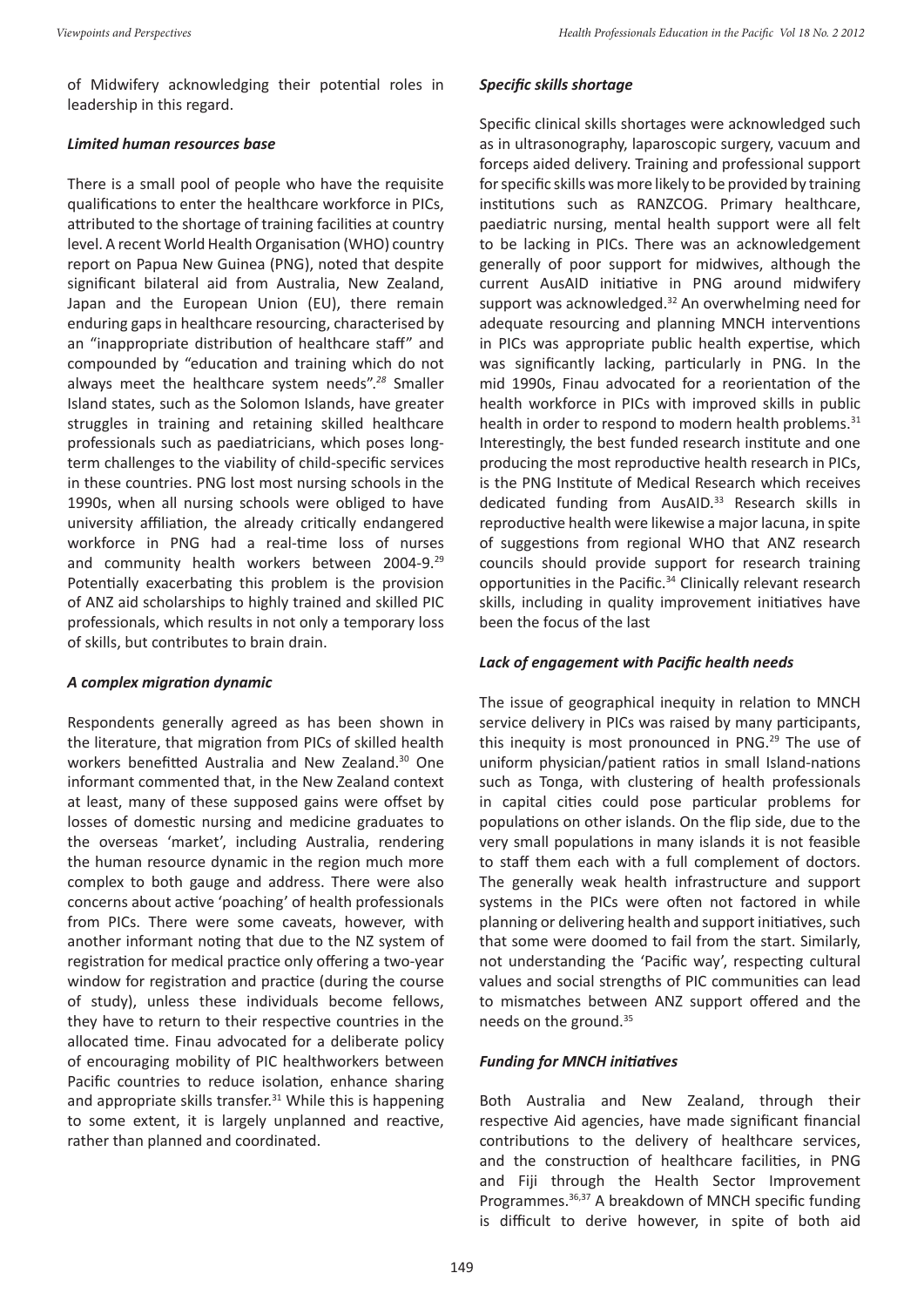programs listing MNCH as priority, either by focusing on the MDGs or sexual and reproductive health.<sup>27,36,37</sup> One MNCH-specific contribution from NZAid targeted at midwifery curriculum development and mentoring for local graduates alone totalled \$670,000. However, a recent independent report on the MNCH work-program raised concerns, noting that "although 60% of project funds have been expended, the lack of documentation of actual expenditures makes it difficult to determine effectiveness, efficiency, impact or sustainability".38

#### *What is working well?*

#### **Case study**

The Pacific Society for Reproductive Health (PSRH) is an example of an enduring and successful partnership between the reproductive health workforce of Pacific Island Countries and colleagues and institutional bodies in both Australia and New Zealand. Founded in 1993, with funding from AusAID and the Fiji School of Medicine, the PSRH held its inaugural meeting in 1995 in Vanuatu.<sup>39</sup> Membership of the PSRH is currently "open to all those involved in reproductive or neonatal health care in the Pacific" and the activities of the organisation are supported by an active Secretariat. The formal programs initiated by the PSRH, beyond active efforts to build a cadre of engaged members and maintain communication with stakeholders through regular newsletters, include country-specific action plans adopted at PSRH conferences, which aim to address local MNCH needs. However, there is variable implementation of these action plans, primarily due to the lack of professional and financial support available to those tasked with carrying them out at country level. The last two scientific meetings have focussed sharply on building clinical research and audit capacities of PIC health workers.<sup>40</sup>

## **Discussion**

The WHO estimates that 4.3 million more health workers are required to meet the health MDGs by 2015.41 This alarming figure significantly underestimates the global need for human resources because the WHO only accounts for shortages in 57 countries, $42$  omitting consideration of critical shortages faced by small and medium sized PICs. Indeed, all PICs have a shortage of health workers, some more severe than others. We found that whilst a rhetorical commitment to providing support and training opportunities to PICs exists within ANZ peak bodies, material plans and resourcing to advance these stated objectives are largely lacking, on the part of major institutional training bodies and government agencies in ANZ.

Evidence-based packages of integrated healthcare targeting the perinatal continuum including acute clinical care (reproductive health, obstetric care, and care of sick newborn babies and children) and outpatient care (reproductive health, antenatal care, postnatal care and child health services) can significantly improve MNCH outcomes in low/middle income countries.<sup>43</sup> Ideally these evidence-based healthcare interventions are best supported by targeted training and mentorship. Although training initiatives loomed large in the scope of what ANZ bodies deliver, and training has been seen as an important need for MNCH workers in PICs,<sup>19</sup> we found that training is not always delivered in a planned, coordinated fashion. RANZCOG as the regional training institute for obstetrics and gynaecology does take its role in the Pacific seriously. Indeed RANZCOG's sustained commitment not just to training, but also collegial support to MNCH healthworker and initiatives in PICs, provides leadership and a way forward for other academic and professional organisations.

Australia and New Zealand as two of the most significant 'receiving' countries of regional healthworker migration,<sup>30</sup> have an ethical responsibility to respond to the challenges of delivering equitable and quality MNCH services in the region. With continued pressure likely to be placed on MNCH services, sustainably managing the migration of skilled healthcare workers, and improving levels of retention, through support and collaboration initiatives across the region, will play a strong role in the ability to resource domestic healthcare services in PICs. Respectful and meaningful partnerships on an equal footing with Pacific health workers and regional organisations are one way of achieving this. The PSRH as a regional organisation with a big mandate can be more effective if appropriately supported by ANZ governments, by tackling training and research needs in MNCH for the whole region. Recent literature has highlighted that reciprocal training opportunities in low resource settings may provide substantial benefit to junior doctors and trainees in MNCH.<sup>44-46</sup> Goenka et al go as far as suggesting that in future, paediatric training in the United Kingdom may include core elements of global child health, as well as designated 'tracks' for those wishing to develop their career in global health further.<sup>45</sup> Political will has been identified as a major factor, in either enabling or impeding the achievement of both the MDGs and reducing inequities in health and wellbeing.47 Building a broad, community-based coalition of support across PICs, can only be possible if we engage with regional and in-country organisations. This must not add to already overloaded health workers' and managers' workloads, as many PIC health meetings have tended to be; with unhelpfully mixed mandates, and duplicate areas of focus with other governance mechanisms.48 There is already concern from Pacific health researchers, about the dominance of expatriates or non-PIC researchers leading publications in health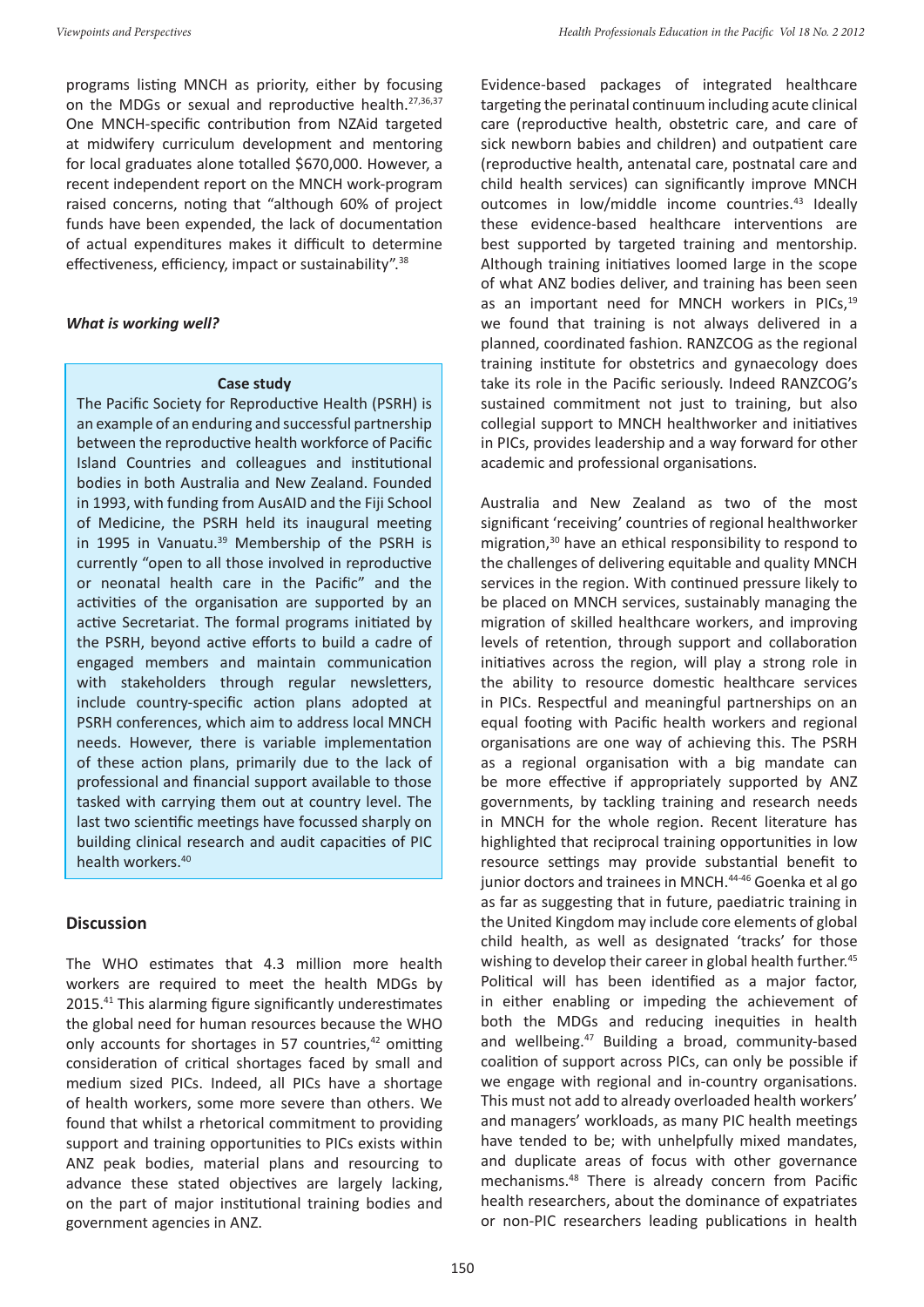research in Fiji.49 True partnership and engagement with PICs' women and children, must be culturally responsive to their understanding of health,<sup>50</sup> health worker motivations,51 and Pacific health systems.<sup>35</sup> We need to harness the abundant good will effectively and build on the pioneering leadership of individuals who have contributed to MNCH in the past decades. The challenge is to optimally align the workforce needs of PICs and the political willingness that leaders in the public health field espouse, with available resources, to engage in capacity building initiatives that are mutually beneficial. Finau called for strong regional action that would support "Pacifically appropriate" training to produce credible health workers who could think globally, act locally and be recognised internationally.<sup>31</sup> Mitchell et al have also strongly advocated for formalising training of global health in Australia with the potential to produce fellows with the skills and knowledge necessary to engage appropriately in regional health challenges.<sup>46</sup>

## **Conclusions: A call to action**

Taking these ideas forward, we propose the following recommendations to address MNCH specifically; a call to action for ANZ peak bodies working respectfully and in collaboration with PICs. These recommendations were endorsed by the recently concluded PSRH conference in Samoa.<sup>40</sup>

We call for a closer alignment between the activities of regional professional training Colleges involved in reproductive and child health and NZ Aid/AusAID bi-lateral programs. We strongly support ANZ national governments prioritising training within their own countries when domestic shortages of health professionals become intractable issues. We recognise that a regional body well supported by ANZ governments and peak bodies would be well placed to take on the role of training in clinical skills and public health research in MNCH. However such a regional body needs to be adequately resourced and have clear lines of accountability and governance.

Specific strategies to improve MNCH training and support in the Pacific include more PIC-based training opportunities for identified skills deficits, an increase in undergraduate training in medicine, nursing and allied health, supported by regional planning. Peak ANZ bodies need to scale up efforts to respond in an evidenceinformed manner to identified professional needs in PICs; this requires regional planning and coordination. Increased professional recognition and opportunities for collegial engagement modelled on the RANZCOG Associate Membership category can easily be transferred to other professional bodies. There is a clear need for an increase in reciprocal training arrangements; there are well recognised benefits to the ANZ workforce from engaging meaningfully in global health initiatives, and

such training is already well established overseas.<sup>46</sup> We call for more direct investment in midwifery and training for midwives, and a multi-disciplinary team approach to maternity care. Strengthening of public health and research capacity for MNCH clinicians and administrators is also a priority training need. Finally and perhaps most importantly we call for targeted and fully transparent resourcing of MNCH specific initiatives in PICs responding to population health needs, again regionally planned and coordinated.

## **References**

- *1. Paths to 2015: MDG priorities in the Asia-Pacific. Bangkok: ESCAP, 2012.*
- *2. Making maternal health matter. Report on the NZ Parliamentarians' Group on Population and Development: Open hearing on maternal health in the Pacific. Wellington, New Zealand: NZ Parliamentarians' Group on Population and Development, 2010.*
- *3. Thomson M. The human tide: An Australian perspective on demographics and security. Barton, A.C.T.: Australian Strategic Policy Institute, 2011.*
- *4. Pacific Youth: Their Rights, Our Future. Report of the NZ Parliamentarians' Group on Population and Development: Open hearing on adolescent sexual and reproductive health in the Pacific. Wellington, New Zealand: NZ Parliamentarians' Group on Population and Development, 2012.*
- *5. Bhutta ZA, Chopra M, Axelson H, et al. Countdown to 2015 decade report (2000—10): taking stock of maternal, newborn, and child survival. The Lancet 2010; 375(9730): 2032 - 44.*
- *6. Subhi R, Duke T. Leadership for child health in the developing countries of the Western Pacific. Journal of Global Health 2011; 1(1): 96-104.*
- *7. Duke T. Inequity in child health: what are the sustainable Pacific solutions? Medical Journal of Australia 2004; 181(11-12): 612-4.*
- *8. Brown RPC, Connell J. The migration of doctors and nurses from South Pacific Island Nations. Social Science & Medicine 2004; 58(11): 2193-210.*
- *9. Connell J. Migration of health workers in the Asia-Pacific region. Sydney: Human Resources for Health Knowledge Hub, University of New South Wales, 2010.*
- *10. Hunt P. Report of the Special Rapporteur on the right of everyone to the enjoyment of the highest attainable standard of physical and mental health Geneva: United Nations Economic & Social Council (E/CN.4/2005/51), 2005.*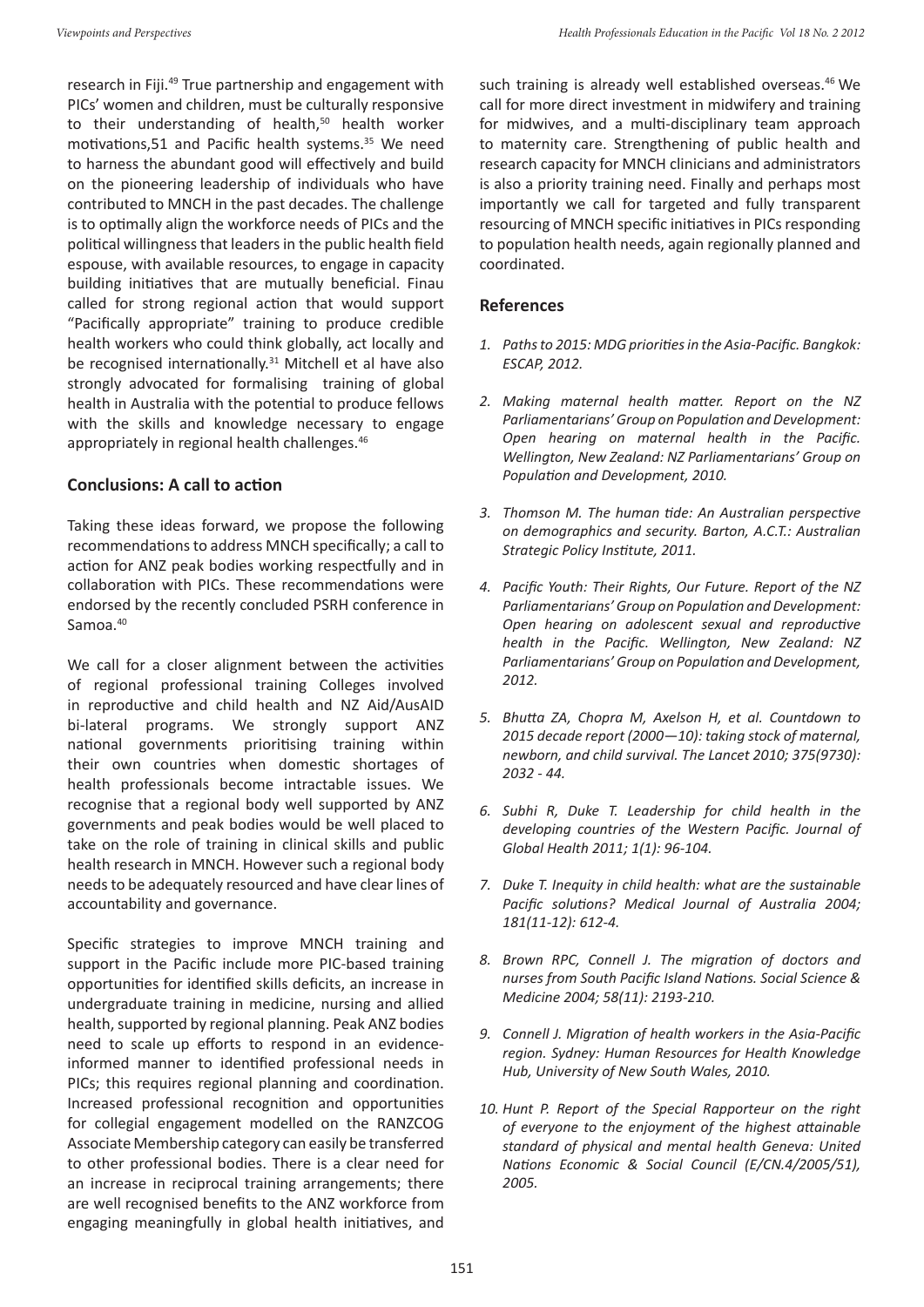- *11. Watters DAK, Scott DF. Doctors in the Pacific. Med J Aust 2004; 181 (11): 597-601.*
- *12. Brewster D. The Turtle and the Caduceus: How Pacific Politics and Modern Medicine shaped the Medical School in Fiji, 1885-2010: Xlibris Corporation 2010.*
- *13. Clunie GJA, McCaig E, Baravilala W. The Fiji School of Medicine postgraduate training project. MJA 2003; 179 (1/15 ): 631-2.*
- *14. McRae C. Training the Pacific surgeon Pacific Health Dialog 1997; 4(1): 113-5*
- *15. Watters DAK, Ewing H, McCaig E. Three phases of the Pacific Islands Project (1995–2010). ANZ Journal of Surgery 2012; 82: 318–24.*
- *16. Duke T. Slow but steady progress in child health in Papua New Guinea. Journal of Paediatrics and Child Health 2004; 40(12): 659-63.*
- *17. Duke T, Wandi F, Jonathan M, et al. Improved oxygen systems for childhood pneumonia: a multihospital effectiveness study in Papua New Guinea. The Lancet 2008; 372(9646): 1328-33.*
- *18. Wandi F, Peel D, Duke T. Hypoxaemia among children in rural hospitals in Papua New Guinea: epidemiology and resource availability--a study to support a national oxygen programme. Annals of Tropical Paediatrics 2006; 26(4): 277-84.*
- *19. Jayawardena N, Subhi R, Duke T. The Western Pacific Regional Child Survival Strategy: Progress and challenges in implementation. Journal of Paediatrics and Child Health 2012; 48(3): 210-9.*
- *20. Duke T. HIV in Papua New Guinea: The need for practical action, and a focus on human resources and health systems for women and children. Journal of Paediatrics and Child Health 2008; 44(11): 611-2.*
- *21. Gupta N, Maliqi B, Franca A, et al. Human resources for maternal, newborn and child health: from measurement and planning to performance for improved health outcomes. Human Resources for Health 2011; 9(1): 16.*
- *22. Organization. WH. WHO Global Code of Practice on the International Recruitment of Health Personnel. Geneva: World Health Organization, 2010.*
- *23. Negin J. Australia and New Zealand's contribution to Pacific Island health worker brain drain. Australia and New Zealand Journal of Public Health 2008; 32(6): 507- 11.*
- *24. Patton MQ. Qualitative evaluation and research methods. 2nd ed. Newbury Park, C.A.: Sage Publications; 1990.*
- *25. Arksey H, O'Malley L. Scoping studies: Towards a methodological framework. International Journal of Social Research Methodology 2005; 8(1): 19-32.*
- *26. Kafoa B. Pacific Post-Secondary Strategy: Health Sector Note. Canberra: AusAID Health Resource Facility, 2011.*
- *27. 2011–2012 Annual Report for AusAID In: AusAID, editor. Canberra: Commonwealth of Australia; 2012.*
- *28. WHO Western Pacific Regional Office. WHO Country Cooperation Strategy: Papua New Guinea, 2010-2015. Manila: WHO Western Pacific Regional Office, 2010.*
- *29. PNG Health Workforce Crisis: A Call to Action. Washington DC: The World Bank, 2011.*
- *30. Negin J. Australia and New Zealand's contribution to Pacific Island health worker brain drain. Australian and New Zealand Journal of Public Health 2008; 32(6): 507- 11.*
- *31. Finau SA. Appropriate health workforce for sustainable development in the Pacific Pacific Health Dialog 1997; 4(1): 143-53*
- *32. Maternal and child health. In: AusAID, editor. Canberra: Commonwealth of Australia; 2013.*
- *33. Ekeroma AJ, Pollock T, Kenealy T, et al. Pacific Island publications in the reproductive health literature 2000– 2011: With New Zealand as a reference. Australian and New Zealand Journal of Obstetrics and Gynaecology 2013; 53(2): 197–202.*
- *34. Bhutta ZA, Haider BA. Maternal micronutrient deficiencies in developing countries.[comment]. Lancet 2008; 371(9608): 186-7.*
- *35. Pande M, Finau SA, Roberts G. Retaining Pacific cultural values in modern health systems. Pacific Health Dialog 2004; 11(1): 107-15.*
- *36. New Zealand Aid Programme Sector Priorities 2012- 2015. In: Trade MoFAa, editor. Auckland, New Zealand Ministry of Foreign Affairs and Trade; 2012.*
- *37. An Effective Aid Program for Australia: Making a real difference—Delivering real results. In: AusAID, editor. Canberra: Commonwealth of Australia; 2012.*
- *38. Review of Reproductive Health Project between the Government of PNG, UNFPA and the Government of New Zealand Port Moresby: Health Research for Action, 2009.*
- *39. Pacific Society for Reproductive Health. About us. 2012. http://www.psrh.org.nz/aboutus.aspx (accessed May 18th 2012).*